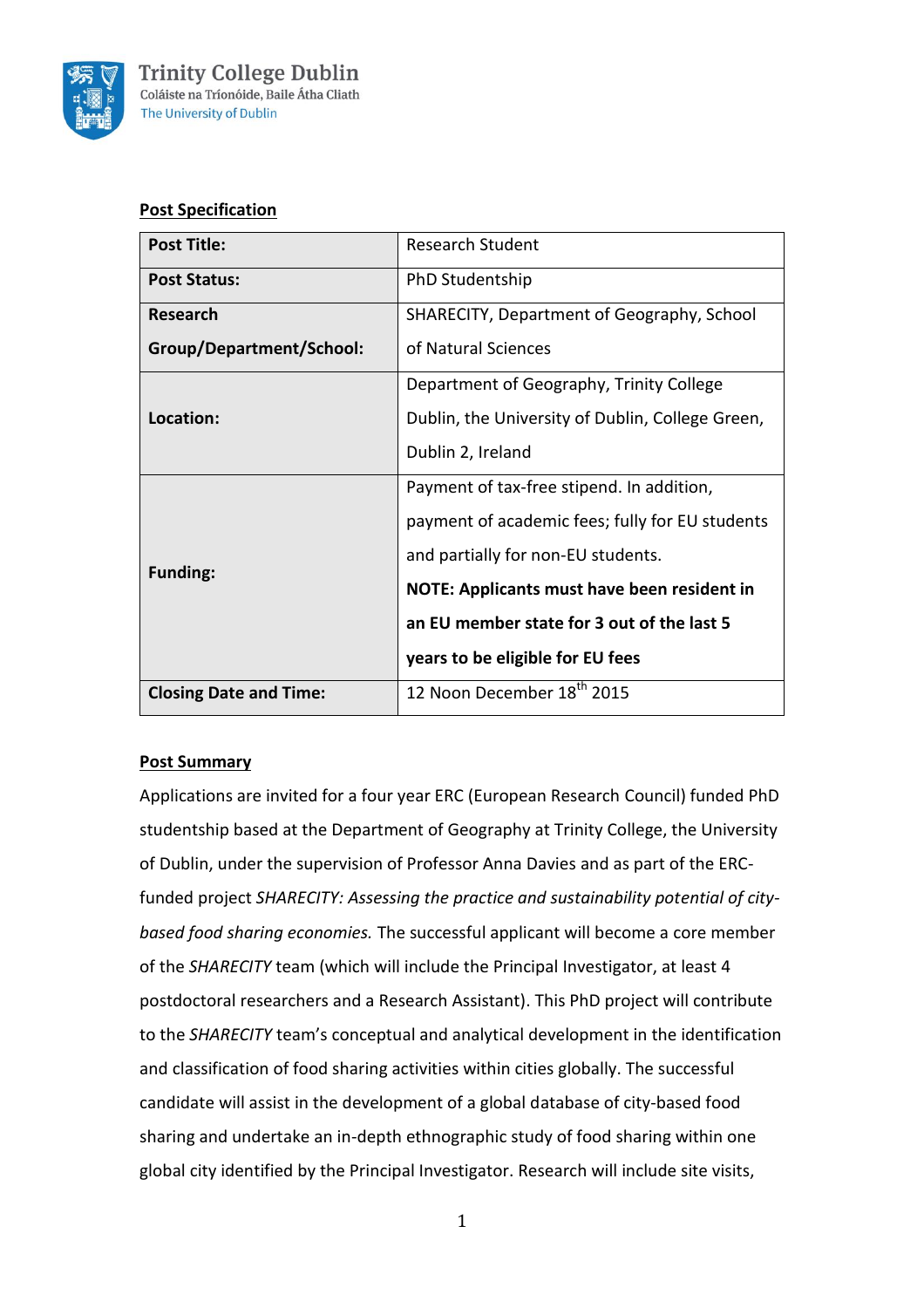

participant observation, interviews and netnographies of sharers (donors, facilitators and recipients) as well as co-designing and trialling a sustainability assessment toolkit with sharers and sharing regulators within the case study city. The final component of the PhD will include conducting a backcasting experiment with key stakeholders regarding the future of food sharing in cities. The successful candidate will be hosted in the Department of Geography, School of Natural Science and will become a member of Environmental Governance Research Group and the Future Cities Research Centre. **General enquires concerning this post can be addressed to [daviesa@tcd.ie](mailto:daviesa@tcd.ie)**

## **SHARECITY Project Summary**

There is growing clarity regarding the unsustainability of cities, not least with respect to food consumption. Sharing, including food sharing, is increasingly being identified as one transformative mechanism for sustainable cities: reducing consumption; conserving resources, preventing waste and providing new forms of socio-economic relations. However, such claims currently rest on thin conceptual and empirical foundations. The five-year project *SHARECITY: Assessing the practice and sustainability potential of city-based food sharing economies,* is funded by the European Research Council and is a collaborative, multi-phased investigation of the phenomenon of food sharing economies in cities and its potential to contribute to sustainable urban transitions in relation to food. *SHARECITY* will identify and examine diverse practices of city-based food sharing economies, first determining their form, function and governance and then identifying their impact and potential to reorient eating practices. The research has four objectives: to advance theoretical understanding of contemporary food sharing economies in cities; to generate a significant body of comparative and novel international empirical knowledge about food sharing economies and their governance within global cities; to design and test an assessment framework for establishing the impact of city-based food sharing economies on societal relations, economic vitality and the environment; and to explore how food sharing economies within cities might evolve in the future.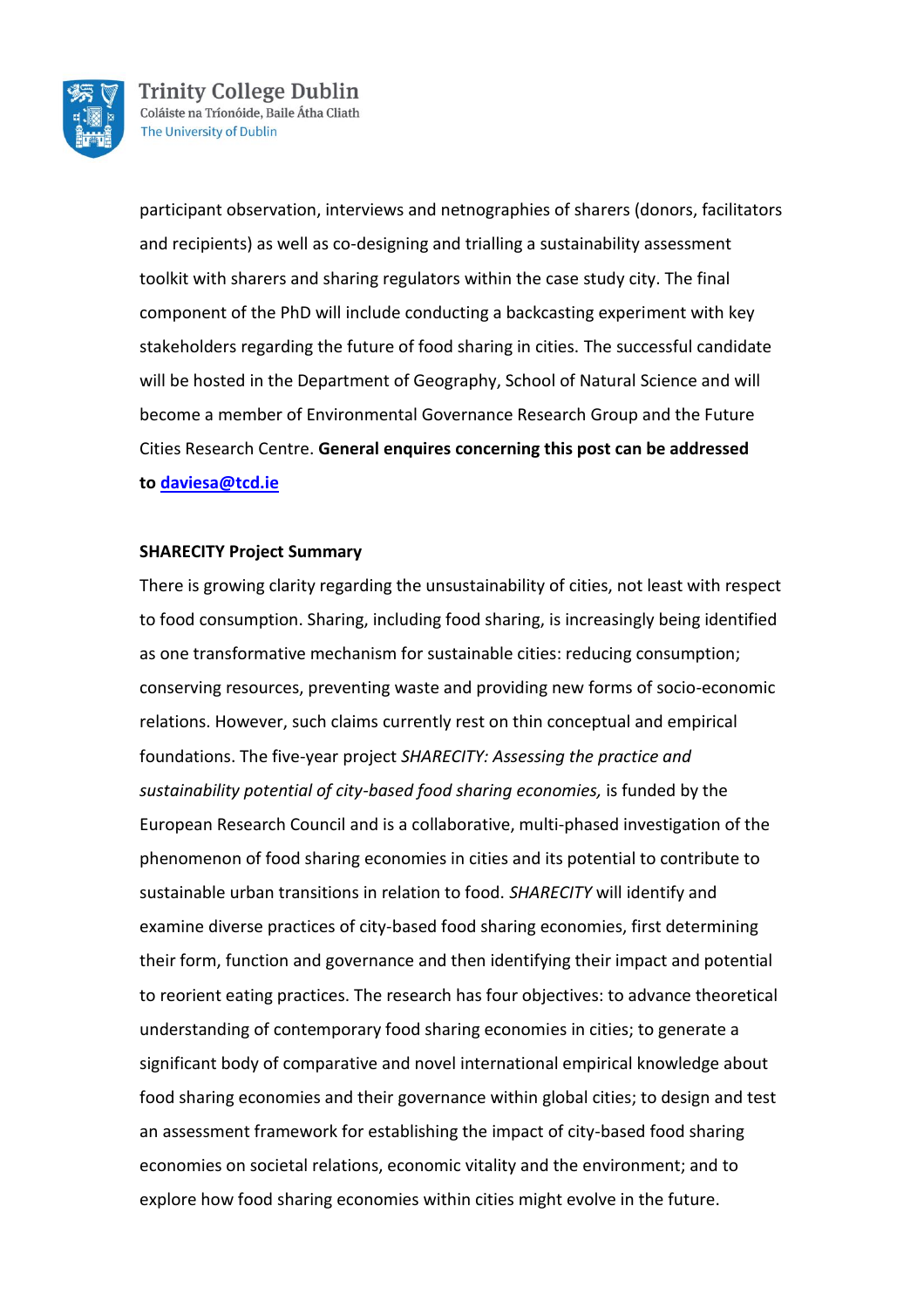

*SHARECITY* will open new research horizons to substantively improve understanding of how, why and to what end people share food within cities in the  $21^{st}$  Century.

# **Funding Information**

The project provides a studentship covering EU level fees, an annual tax-free stipend at Irish Research Council rates of €16,000 per annum and research expenses. The studentship will be available for full-time study starting March 2016.

# **Person Specification**

## **Qualifications**

Applicants should hold a minimum upper-second honours degree (or equivalent) in geography, sociology, agrifood subjects, environmental studies, anthropology, or related area and ideally a Masters degree (at merit level or above) in a relevant discipline.

# **Knowledge & Experience (Essential & Desirable)**

- The successful candidate:
	- o will have experience of qualitative research methods and field experience of data collection and analysis.
	- o will have quantitative research skills and knowledge of SPSS and Excel
	- o will publish their research in peer reviewed journals, present their findings at national and international conferences and disseminate findings through blogs, briefing notes and workshops as required.
	- o will be willing to travel as necessary to fulfill the project requirements
	- o will be highly motivated, with strong written and oral communication skills
	- o must be eager to work in and learn from multi-disciplinary and multiorganisation teams.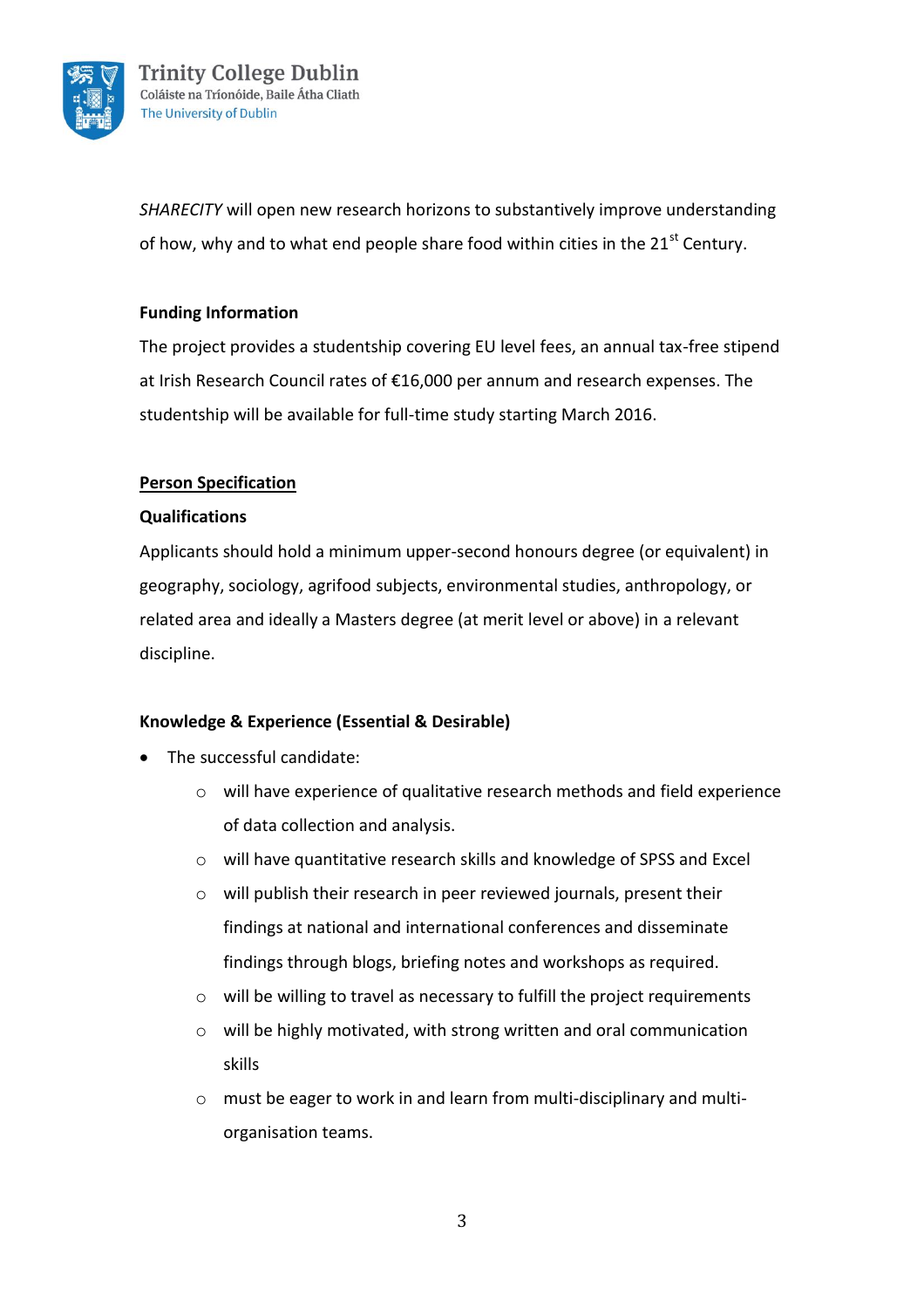

- o will have appropriate English language certification if English is not their first language, the requirement being: IELTS: 7.0+, TOEFL iBT: 100+, TOEFL pBT: 600+, CEF: C1+, or equivalent.
- o language skills in addition to English are desirable
- o Basic GIS skills would be advantageous

## **Discipline/Area Summary**

## **The School of Natural Sciences**

The School of Natural Sciences, comprising the Disciplines of [Botany,](http://www.tcd.ie/Botany/) [Geography,](http://www.tcd.ie/Geography/) [Geology](http://www.tcd.ie/Geology/) an[d Zoology,](http://www.tcd.ie/Zoology/) the [Centre for the Environment](http://www.naturalscience.tcd.ie/CENV2006/index.php) and the TCBR, is one of the largest schools in the [Faculty of Engineering, Mathematics and Science](http://www.ems.tcd.ie/) and hosts biological, physical and social scientists. The School currently accommodates 43 academic staff, 26 postdoctoral research fellows and over 150 postgraduate students (including 82 research and 71 taught students). Its taught programmes are varied as the School offers moderatorships (undergraduate degrees) in Earth Sciences, Environmental Sciences, Functional Biology, Geography, Geology, Plant Sciences and Zoology and contributes to other moderatorships including Neurosciences, Geography and Politics and to the Two Subject Moderatorship (TSM) programme [\(http://www.naturalscience.tcd.ie/undergraduate/\)](http://www.naturalscience.tcd.ie/undergraduate/). The School has also a major commitment to graduate teaching and supervision and currently hosts three taught Masters programmes [\(http://www.naturalscience.tcd.ie/postgraduate/\)](http://www.naturalscience.tcd.ie/postgraduate/).

## **GARDA Clearance**

Police vetting will be sought in respect of individuals who come under consideration for a post.

PLEASE NOTE: Candidates will be required to complete and return a Garda vetting form should they come under consideration for appointment. In some cases they may be requested to complete the form on the day of interview. This form will be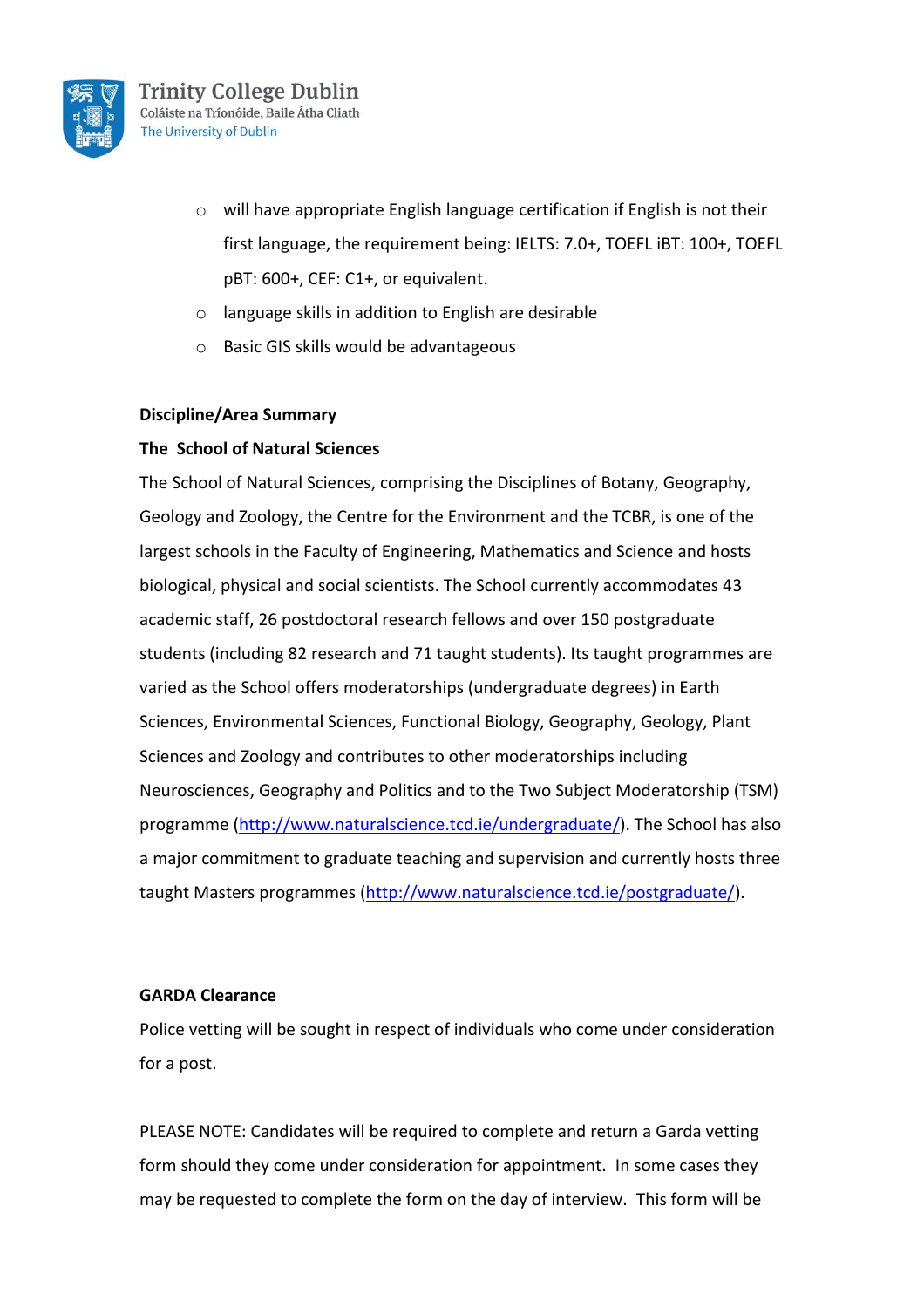

forwarded to An Garda Síochána (Irish Police) for security checks on all Irish addresses at which they have resided. An Garda Síochána will make enquiries with the Police Service of Northern Ireland with respect to addresses in Northern Ireland. If a candidate is not successful in obtaining the post for whatever reason, this information will be destroyed by the PAS. If a candidate, therefore, subsequently comes under consideration for another position, they will be required to supply this information again.

While candidates must complete information in relation to all addresses at which they have resided, the vetting is only done on addresses on the island of Ireland.

If a candidate has resided / studied in countries outside of Ireland for a period of 6 months or more, it is mandatory for them to furnish a Police Criminal Records Check/ Police Certificate from those countries stating that they have no convictions recorded against them while residing there. Candidates will need to provide a separate Police Criminal Records Check/ Police Certificate for each country in which they have resided. The Police Criminal Records Check/ Police Certificate must be dated after the date the candidate left the relevant country. Candidates should provide documentation in the English and/or Irish language. Translations must be provided by a registered translation company/institute in the Republic of Ireland; all costs will be borne by the candidate. Only original version documents will be accepted.

Candidates should be aware that any information obtained in the Garda Vetting process can be made available to the employing area.

It is the responsibility of the candidate to seek security clearances in a timely fashion as they can take some time. No candidate will be appointed without this information being provided and being in order.

5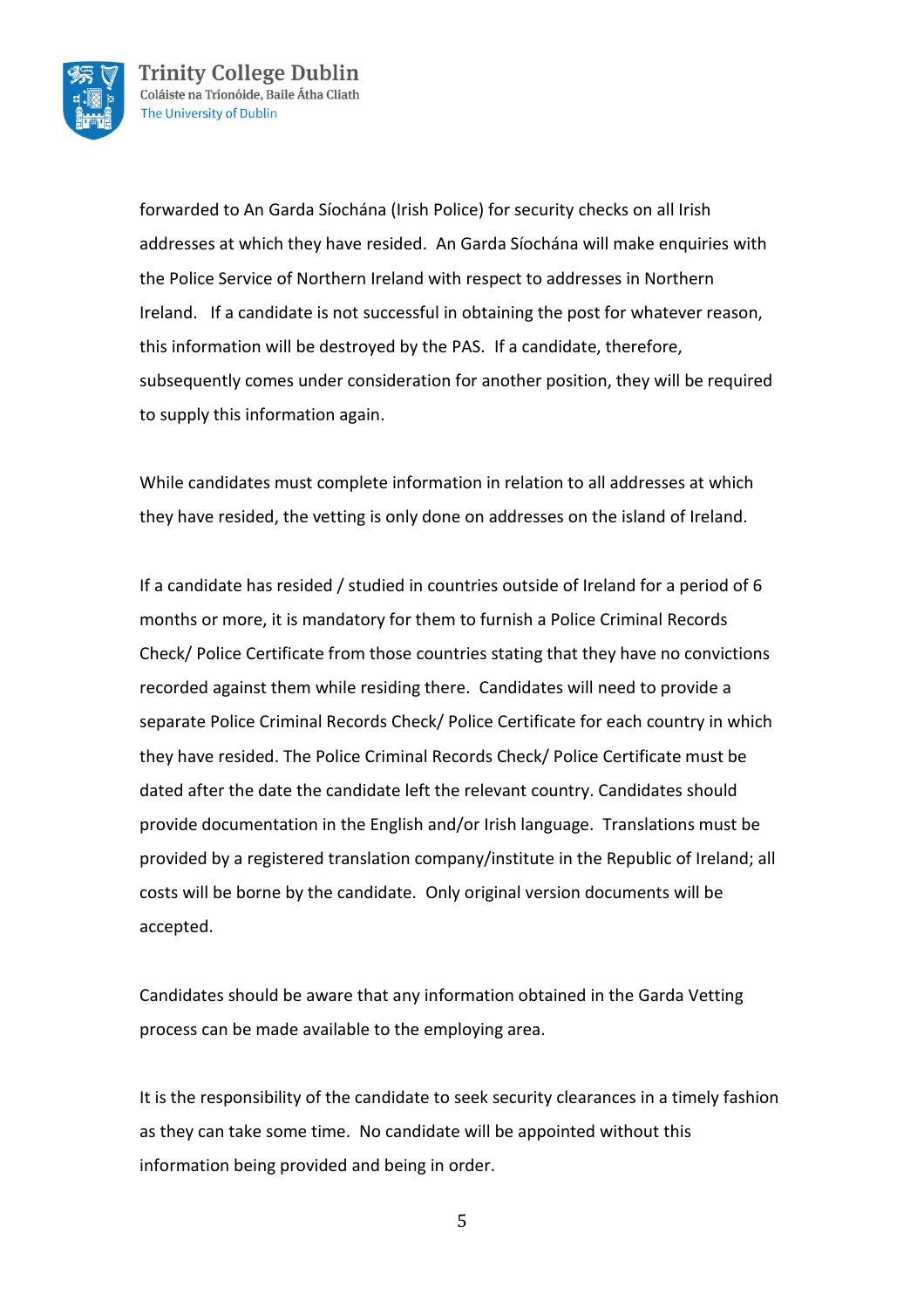

The following websites may be of assistance in this regard: [www.disclosurescotland.co.uk](http://www.disclosurescotland.co.uk/) [www.psni.police.uk](http://www.psni.police.uk/) [www.afp.gov.au](http://www.afp.gov.au/) This website provides information on obtaining a national police clearance certificate for Australia [www.courts.govt.nz](http://www.courts.govt.nz/) This website provides information on obtaining police clearance in New Zealand.

For other countries not listed above candidates may find it helpful to contact the relevant embassies who could provide information on seeking Police Clearance. Original Police Clearance documentation should be forwarded to the PAS where it will be copied and the original returned to the candidate by post. Any cost incurred in this process will be borne by the candidate.

## **Trinity College Dublin**

Founded in 1592, Trinity is at the nexus of tradition and innovation, offering undergraduate and postgraduate programmes across 24 schools and three faculties: arts, humanities, and social sciences; engineering, maths and science; and health sciences. Spread across 47 acres in Dublin's city centre, Trinity's 17,000-strong student body comes from all 32 counties of Ireland, and 16% of students come from outside the country. Of those, 40% are from outside the European Union, making Trinity's campus cosmopolitan and bustling, with a focus on diversity.

As Ireland's leading university, the pursuit of academic excellence through research and scholarship is at the heart of the Trinity education. Trinity is known for intellectual rigour, excellence, interdisciplinarity, and research-led teaching. Home to Nobel prize-winners such as scientist Ernest Walton and writer Samuel Beckett, Trinity draws visitors from across the world to its historic campus each year,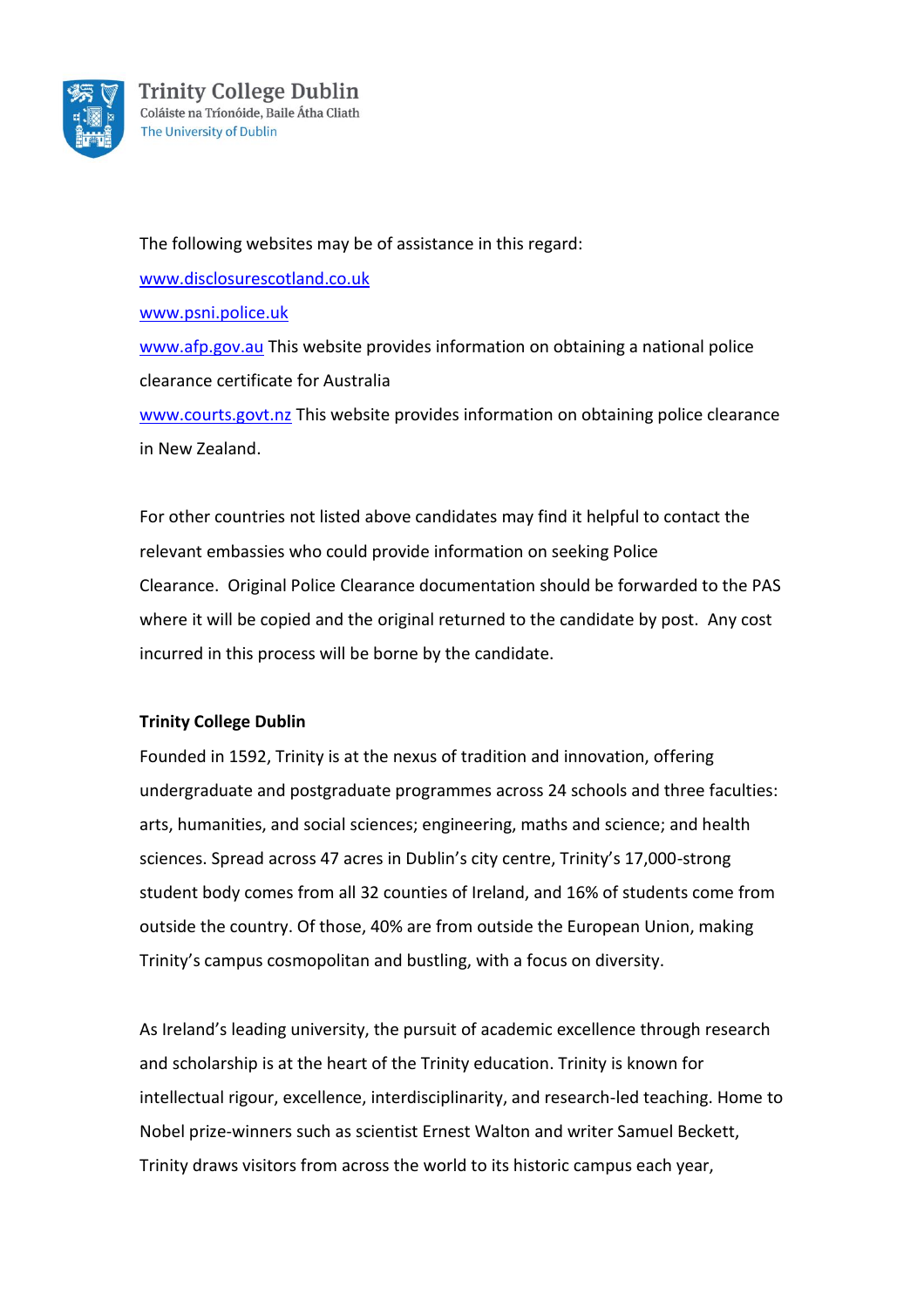

including to the Book of Kells and Science Gallery which capture the university's connection to both old and new.

Trinity accounts for one-fifth of all spin-out companies from Irish higher education institutions, helping to turn Ireland into an innovation-intensive, high-productivity economy. That culture of innovation and entrepreneurship is a defining characteristic of our campus as we help shape the next generation of job creators.

Trinity has developed significant strength in a broad range of research areas, including the 19 broadly based multi-disciplinary thematic research areas.

|                                                 | <b>INCLUSIVE SOCIETY</b>                       |
|-------------------------------------------------|------------------------------------------------|
| <b>TRINITY'S</b>                                | <b>INTERNATIONAL DEVELOPMENT</b>               |
| <b>RESEARCH THEMES</b>                          | <b>INTERNATIONAL INTEGRATION</b>               |
| <b>AGEING</b>                                   |                                                |
|                                                 | <b>INTELLIGENT CONTENT &amp; COMMUNICATION</b> |
| <b>CANCER</b>                                   | <b>MATHEMATICS OF COMPLEXITY</b>               |
| <b>CREATIVE ARTS PRACTICE</b>                   | <b>NANOSCIENCE</b>                             |
| <b>CREATIVE TECHNOLOGIES</b>                    | <b>NEUROSCIENCE</b>                            |
| <b>DIGITAL HUMANITIES</b>                       | <b>NEXT GENERATION MEDICAL DEVICES</b>         |
| <b>GENES &amp; SOCIETY</b>                      | <b>SMART &amp; SUSTAINABLE CITIES</b>          |
| <b>IDENTITIES IN TRANSFORMATION</b>             | <b>SUSTAINABLE ENVIRONMENT</b>                 |
| <b>IMMUNOLOGY, INFLAMMATION &amp; INFECTION</b> | <b>TELECOMMUNICATIONS</b>                      |

Ireland's first purpose-built nanoscience research institute, CRANN, houses 150 scientists, technicians and graduate students in specialised laboratory facilities. Meanwhile, the state-of-the-art Biomedical Sciences Institute is carrying out breakthrough research in areas such has immunology, cancer and medical devices.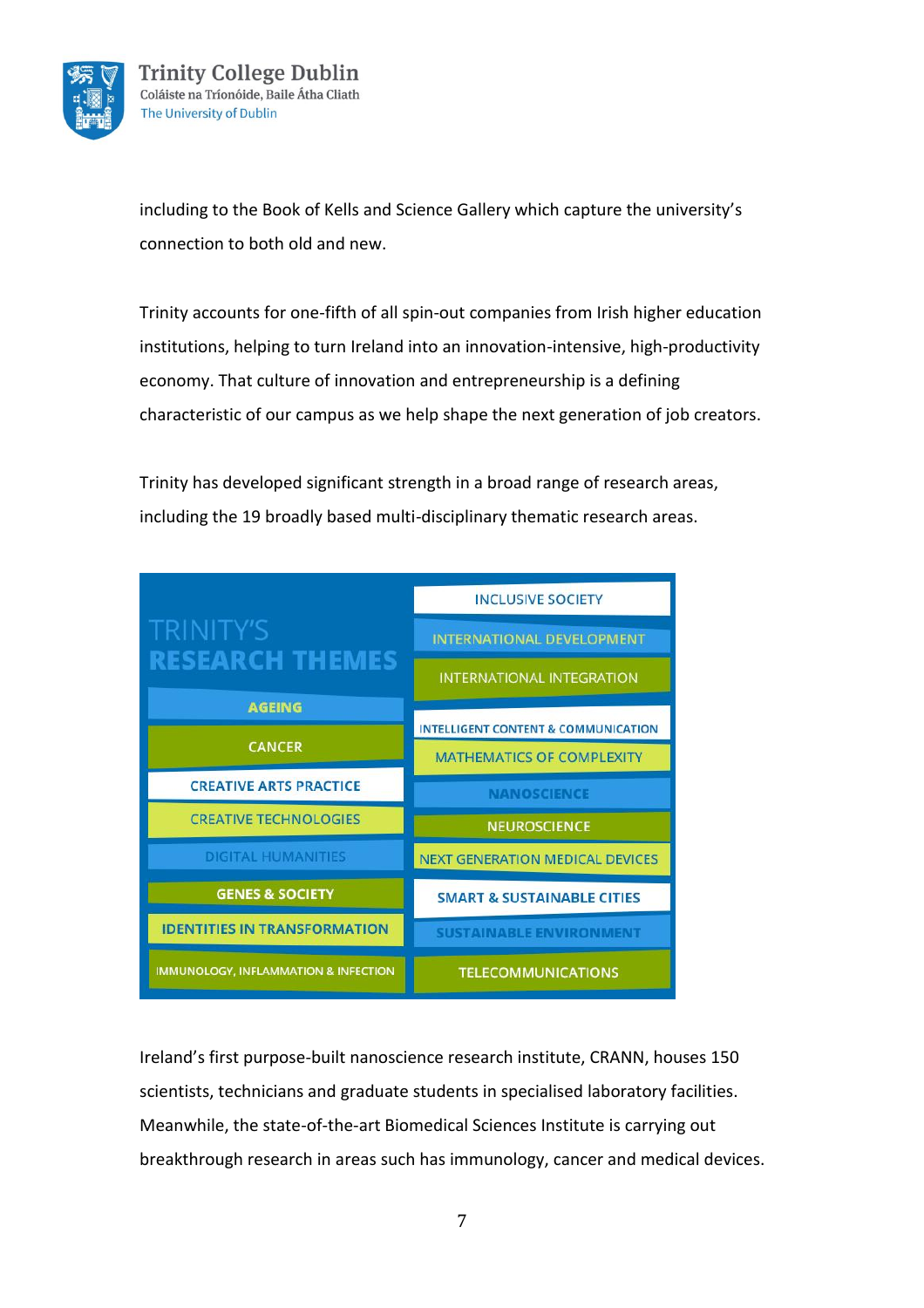

The Old Library, which houses the Long Room, in Trinity is the largest research library in Ireland, with a collection of six million printed items, 500,000 maps, 80,000 electronic journals, and 350,000 electronic books. Some of the world's most famous scholars are graduates of Trinity, including writer Jonathan Swift, dramatist Oscar Wilde, philosopher George Berkeley, and political philosopher, and political theorist Edmund Burke. Three Trinity graduates have become Presidents of Ireland - Douglas Hyde, Mary Robinson and Mary McAleese.

Trinity is the highest ranked university in Ireland, and among the world's leading higher education institutions.

## **Equal Opportunities Policy**

Trinity College Dublin is an equal opportunities employer and is committed to the employment policies, procedures and practices which do not discriminate on grounds such as gender, civil status, family status, age, disability, race, religious belief, sexual orientation or membership of the travelling community.

## **Pension Entitlements**

This is a pensionable position and the provisions of the Public Service Superannuation (Miscellaneous Provisions) Act 2004 will apply in relation to retirement age for pension purposes. Details of the relevant Pension Scheme will be provided to the successful applicant.

Applicants should note that they will be required to complete a Pre-Employment Declaration to confirm whether or not they have previously availed of an Irish Public Service Scheme of incentivised early retirement or enhanced redundancy payment. Applicants will also be required to declare any entitlements to a Public Service